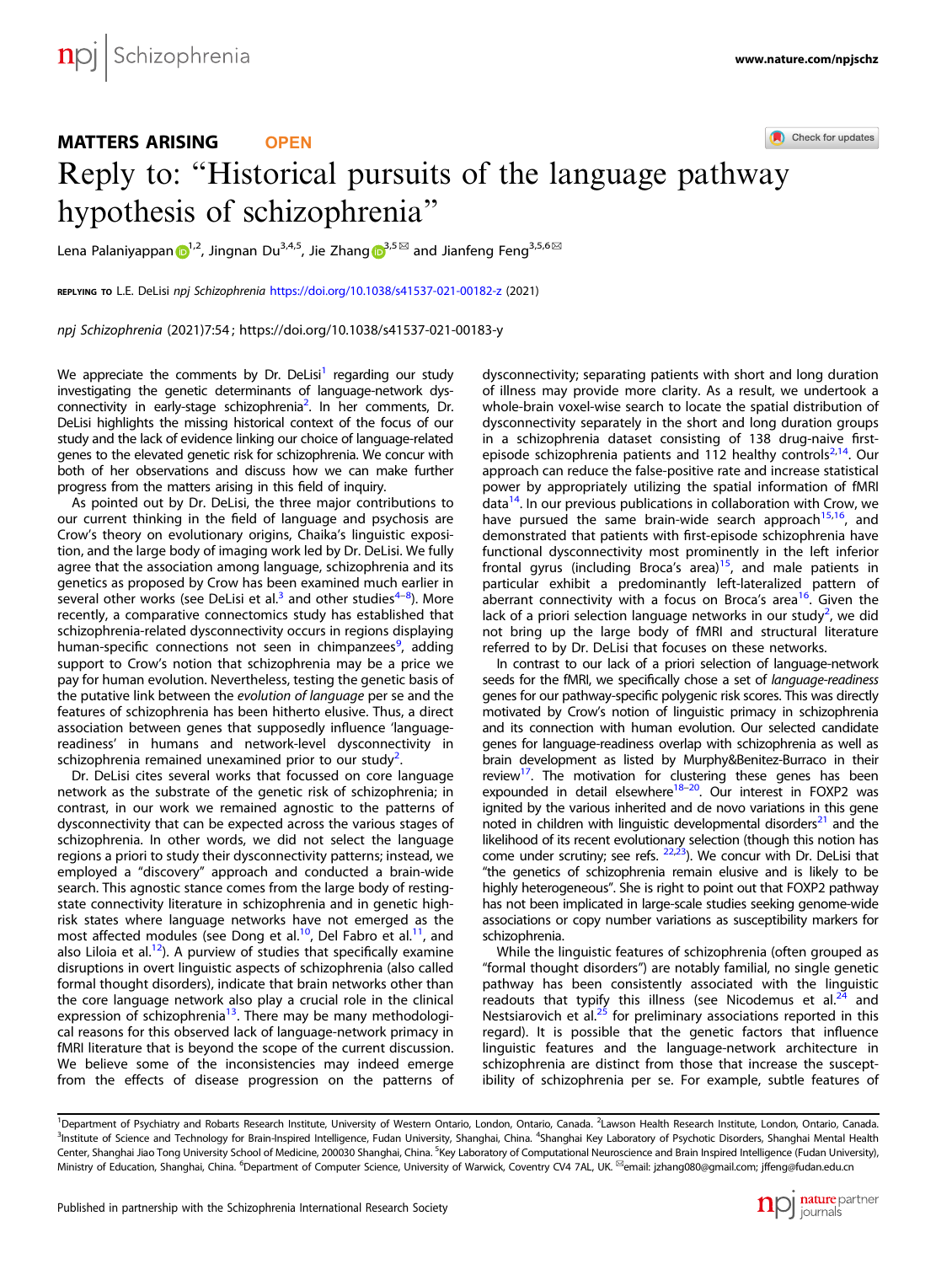formal thought disorder can occur in otherwise healthy biological parents of patients<sup>26</sup>. In Finnish Family Adoption studies, a family history of schizophrenia in biological parents did not confer an increased risk of formal thought disorders among the children living with adopted parents<sup>27</sup>. On the other hand, the presence of schizophrenia increases the risk of subtle formal thought disorders among family members<sup>28</sup>. Thus, we do not consider it necessary that a genetic pathway related to a specific feature such as functional dysconnectivity or formal thought disorder of schizophrenia should also relate to overall susceptibility to this complex polygenic illness. The fact that FOXP2 variations do not confer an elevated risk of schizophrenia, does not diminish the observation that its variations relate to the degree of dysconnectivity in the early stages of schizophrenia (for further discussion, see ref. <sup>29</sup>).

We and Dr. DeLisi agree on the notion of linguistic primacy in schizophrenia; we only differ in the roads we have chosen to travel. An impressively large body of work has tested if the genetic risk for schizophrenia primarily affects the language-network connectivity; in contrast, our modest work examined if the pattern of distributed dysconnectivity in the early stages of this illness relates to a specific genetic pathway of language readiness (FOXP2). Unlike the prior works cited by Dr. DeLisi, we do not test if the overall genetic susceptibility to schizophrenia converges on the language network per se. Instead, we report a possible genetic basis for the dysconnectivity of language-relevant regions early in this illness. The FOXP2 pathway does not appear to influence the pattern of dysconnectivity in the later stages of the illness, or the dysconnectivity of regions other than the left inferior frontal gyrus in the early stages. We recognize that the original paper, especially the content related to the language pathway hypothesis in our introduction, did not give a full overview of the valuable preceding work that led us here<sup>1</sup>. Nevertheless, our choice of genetic targets centered on language-readiness remains close to Crow's original evolutionary notion of schizophrenia.

Our observation that a polygenic language-readiness pathway has a statistical association with Broca's area dysconnectivity in the early stages of schizophrenia, if replicated by others, may provide one piece of the puzzle that connects the evolution of language with schizophrenia. What value does the solution of this puzzle holds to the labyrinth of mechanistic origins of schizophrenia, is a matter that requires deeper consideration. We believe sustained multidisciplinary and international efforts are required to examine language in psychosis; in this regard, we support the new initiative 'DISCOURSE in Psychosis' [\(https://discourseinpsychosis.org/](https://discourseinpsychosis.org/)) that aims to tackle this in a collaborative manner.

### DATA AVAILABILITY

<span id="page-1-0"></span>2

The datasets generated during the current study are not publicly available due to ethical codes for this study but are available from the corresponding author on reasonable request with the approval of The Research Ethics Committee of the Shanghai Jiao Tong University School of Medicine.

#### CODE AVAILABILITY

No new codes were generated for this response. The BWAS: Voxel-level connectomewide association studies code is publicly available at [https://github.com/](https://github.com/weikanggong/BWAS) [weikanggong/BWAS.](https://github.com/weikanggong/BWAS) The code used for the original study by Du et al. is publicly available at the following URL: <https://osf.io/2zaqv/>.

Received: 27 June 2021; Accepted: 13 September 2021; Published online: 09 November 2021

#### **REFERENCES**

1. DeLisi, L. E. Historical pursuits of the language pathway hypothesis of schizophrenia. <https://doi.org/10.1038/s41537-021-00183-y> (2021).

- 2. Du, J. et al. The genetic determinants of language network dysconnectivity in drug-naïve early stage schizophrenia. npj Schizophrenia 7, 18 (2021).
- 3. DeLisi, L. E. Speech disorder in schizophrenia: review of the literature and exploration of its relation to the uniquely human capacity for language. Schizophrenia Bull. 27, 481–496 (2001).
- 4. Thermenos, H. W. et al. Altered language network activity in young people at familial high-risk for schizophrenia. Schizophrenia Res. 151, 229–237 (2013).
- 5. Sommer, I. E., Ramsey, N. F., Mandl, R. C., Van Oel, C. J. & Kahn, R. S. Language activation in monozygotic twins discordant for schizophrenia. Br. J. Psychiatry 184, 128–135 (2004).
- 6. Li, X. et al. An fMRI study of language processing in people at high genetic risk for schizophrenia. Schizophrenia Res. 91, 62–72 (2007).
- 7. Li, X. et al. fMRI study of language activation in schizophrenia, schizoaffective disorder and in individuals genetically at high risk. Schizophrenia Res. 96, 14–24 (2007).
- 8. Li, X. et al. Structural abnormalities in language circuits in genetic high-risk subjects and schizophrenia patients. Psychiatry Res.: Neuroimaging 201, 182-189 (2012).
- 9. Van Den Heuvel, M. P. et al. Evolutionary modifications in human brain connectivity associated with schizophrenia. Brain 142, 3991–4002 (2019).
- 10. Dong, D., Wang, Y., Chang, X., Luo, C. & Yao, D. Dysfunction of large-scale brain networks in schizophrenia: a meta-analysis of resting-state functional connectivity. Schizophrenia Bull. 44, 168–181 (2018).
- 11. Del Fabro, L. et al. Functional brain network dysfunctions in subjects at high-risk for psychosis: a meta-analysis of resting-state functional connectivity. Neurosci. Biobehav. Rev. 128, 90–101 (2021).
- 12. Liloia, D. et al. Updating and characterizing neuroanatomical markers in high-risk subjects, recently diagnosed and chronic patients with schizophrenia: a revised coordinate-based meta-analysis. Neurosci. Biobehav. Rev. 123, 83–103 (2021).
- 13. Sumner, P. J., Bell, I. H. & Rossell, S. L. A systematic review of task-based functional neuroimaging studies investigating language, semantic and executive processes in thought disorder. Neurosci. Biobehav. Rev. 94, 59–75 (2018).
- 14. Gong, W. et al. Statistical testing and power analysis for brain-wide association study. Med. image Anal. 47, 15–30 (2018).
- 15. Li, T. et al. Brain-wide analysis of functional connectivity in first-episode and chronic stages of schizophrenia. Schizophr. Bull. 43, 436–448 (2017).
- 16. Wang, Q. et al. "Brain connectivity deviates by sex and hemisphere in the first episode of schizophrenia"—a route to the genetic basis of language and psychosis? Schizophrenia Bull. 45, 484–494 (2019).
- 17. Murphy, E. & Benítez-Burraco, A. Bridging the gap between genes and language deficits in schizophrenia: an oscillopathic approach. Front. Hum. Neurosci. 10, 422  $(2016)$
- 18. Boeckx, C. & Benítez-Burraco, A. Globularity and language-readiness: generating new predictions by expanding the set of genes of interest. Front. Psychol. 5, 1324 (2014).
- 19. Boeckx, C. A. & Benítez-Burraco, A. The shape of the human language-ready brain. Front. Psychol. 5, 282 (2014).
- 20. Benitez-Burraco, A. & Boeckx, C. Possible functional links among brain-and skullrelated genes selected in modern humans. Front. Psychol. 6, 794 (2015).
- 21. Den Hoed, J. & Fisher, S. E. Genetic pathways involved in human speech disorders. Curr. Opin. Genet. Dev. 65, 103–111 (2020).
- 22. Atkinson, E. G. et al. No evidence for recent selection at FOXP2 among diverse human populations. Cell 174, 1424–1435. e1415 (2018).
- 23. Fisher, S. E. Human genetics: the evolving story of FOXP2. Curr. Biol. 29, R65–R67 (2019).
- 24. Nicodemus, K. K. et al. Category fluency, latent semantic analysis and schizophrenia: a candidate gene approach. Cortex 55, 182–191 (2014).
- 25. Nestsiarovich, A. et al. Disorganization at the stage of schizophrenia clinical outcome: clinical–biological study. Eur. Psychiatry 42, 44–48 (2017).
- 26. Goldstein, M. J. et al. Family interaction versus individual psychopathology. Br. J. Psychiatry 161, 97–102 (1992).
- 27. Roisko, R., Wahlberg, K.-E., Hakko, H. & Tienari, P. Association of adoptive child's thought disorders and schizophrenia spectrum disorders with their genetic liability for schizophrenia spectrum disorders, season of birth and parental communication deviance. Psychiatry Res. 226, 434–440 (2015).
- 28. Subotnik, K. L., Goldstein, M. J., Nuechterlein, K. H., Woo, S. M. & Mintz, J. Are communication deviance and expressed emotion related to family history of psychiatric disorders in schizophrenia? Schizophrenia Bull. 28, 719–729 (2002).
- 29. Palaniyappan, L. Dissecting the neurobiology of linguistic disorganisation and impoverishment in schizophrenia. Seminars in Cell & Developmental Biology. <https://doi.org/10.1016/j.semcdb.2021.08.015> (2021).

## ACKNOWLEDGEMENTS

This work was supported by Shanghai Municipal Science and Technology Major Project (No. 2018SHZDZX01) and J.Z. Lab (to J.Z.); NSFC 61973086 (to J.Z.); Shanghai